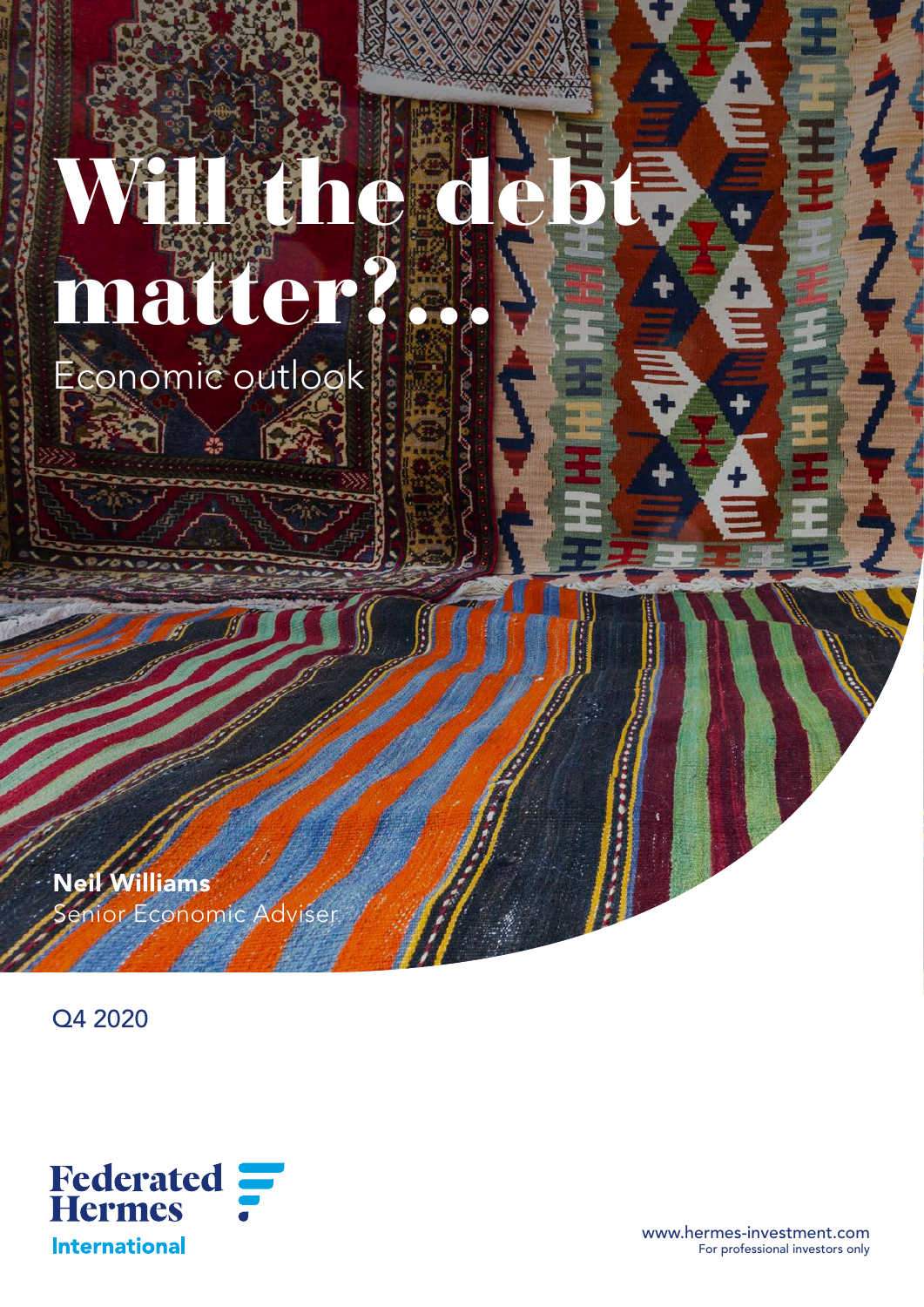### Main points

- $\Box$  The strong recovery in equity markets looks driven more by record fiscal stimulus, ultra-low bond yields, the prospect of even easier money, and hopes they can propel future growth, rather than any convincing sign of economies returning to 'normal'. Admittedly, the data are becoming 'less awful', though this may have been a relatively low macro-hurdle to clear, after Q2's 'eye of the storm' wiped out years of economic growth.
- $\blacksquare$  How the situation plays out, of course, rests on more than finance, and analysts' implicit assumption that Covid-19 is nearing its (only) peak probably depends still on a vaccine yet to be found. Reflecting this, expectations of swift 'V' shape macro recoveries have morphed into something closer to a 'U' or 'W', which seem more likely.
- **T** For this and other reasons, policy will stay abnormally loose. Central banks, long frustrated by inflation's absence, are starting to question their traditional reaction functions, such as CPI targets and Phillips Curves. Mandates could change, and the latest tilts in US Fed, BoJ, and BoE policy could all herald more widespread paradigm shifts.
- A None of these would, meaningfully, tighten conditions. We estimate the US Fed and BoE will continue to run negative policy rates (currently -10% and -6%) when QE is considered. This confirms by far the loosest overall stance we've known, highlights how little correction there'll be, and questions the need for either of them to follow the BoJ and ECB onto negative 'headline' rates.
- Either way, the legacy will be debt build-up, which was amassing even before the virus. The US, euro-zone, and

Chart 1. Elevated equity markets have been powering back... Chart 2. Even though the virus is wiping out years of

US equity-Treasury yield gap: DJ Ind average – US 10-year Treasury yield (%, RH Scale) CBOE SPX Vix volatility index 1990 1995 2000 2005 2010 2015 2020  $0 - 1990$ 10 20 30 40  $50$  $60$ 70 0 1 2 3 4 5

UK governments' net debt is now approaching three times Japan's when it entered a 'lost-decade'. Thankfully, like Japan, all are in local currency, implying default-risk is next to zero.

- **This gives their governments time to put growth and** inflation generation ahead of more direct ways of addressing the debt. Such a relaxed approach would be akin to dealing with the UK's post-War debt that started at 250% of GDP, with the advantage this time of no longer having the USD-denominated obligations that contributed to our having to borrow from the IMF in 1976.
- A Despite this, governments cannot be complacent. Not only could debt drag on growth, the 'kindness of strangers' will also hinge on yield/ratings considerations. Yet, not to 'crowd out' recovery, funding costs will have to be held down, adding to political incentives to keep the printing presses running. And, even if growth is preserved, competing demands may relegate infrastructure and Green initiatives, while debt ownership raises political tensions, and strains in many emerging markets.
- $\blacksquare$  This suggests QE will be even harder to kick, potentially further widening disparities, and blurring the operational distinction between the monetary and fiscal authorities. The issue then is whether hyper-inflation beckons, or that, with ultra-low rates/QE part of the problem, we move closer to 'a Japan'. We suspect the latter. Either way, with each involving malfunctioning economies, it seems likely that 'sweeping ever-growing debt under the carpet' will at some stage trip up policy-makers…

### Real GDP level re-based to Q1 2000 (=100) economic growth



 $-$  US  $-$  UK  $-$  Jap  $\epsilon$ -zone  $-$  Can  $-$  Aust  $-$  NZ Source: Refinitiv Datastream Source: Refinitiv Datastream, based on national data

#### US equity-bond yield gap (using DJ Industrials & 10-year Treasury), vs VIX volatility index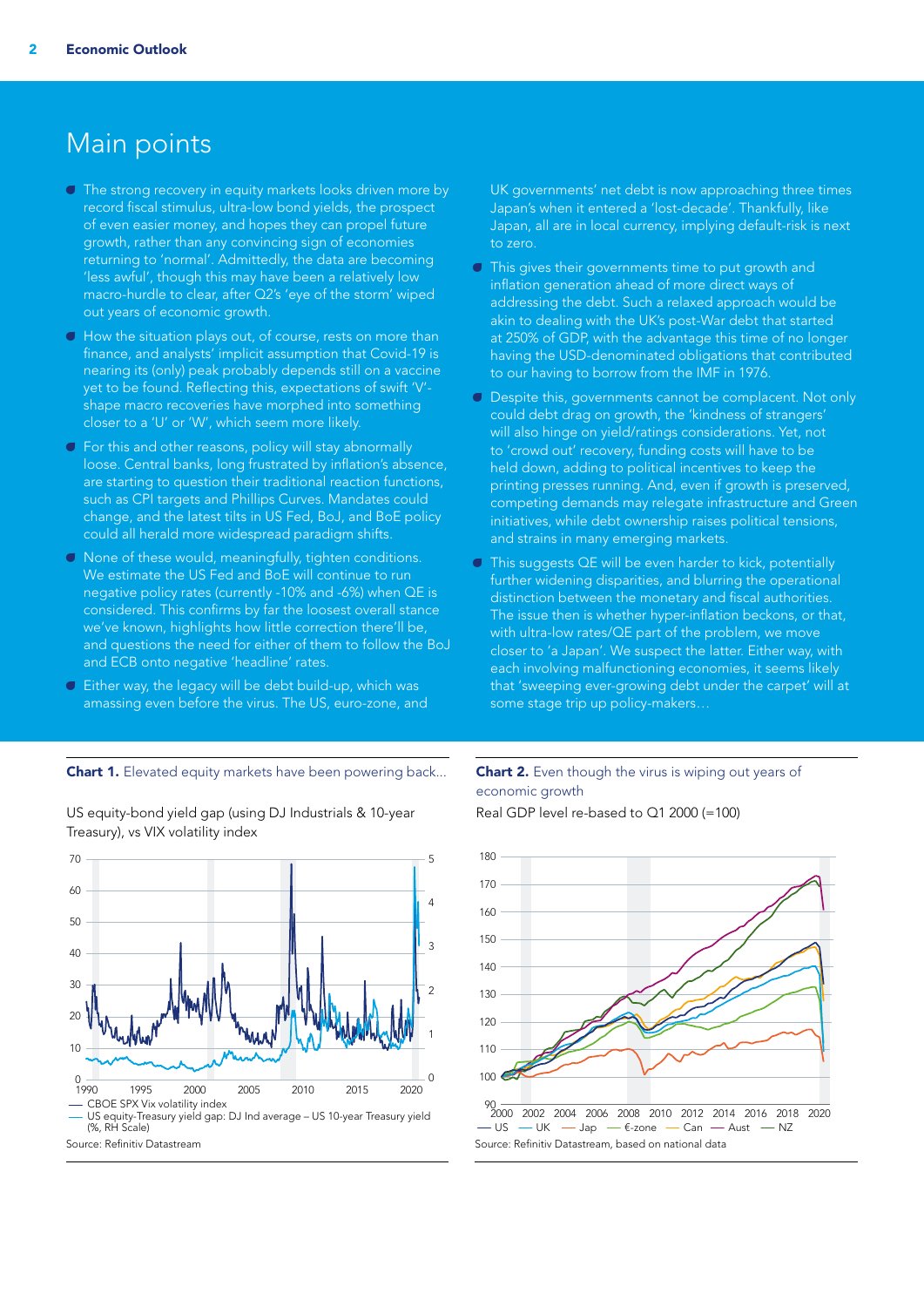# Comment

The strong recovery in equity markets (chart 1) looks driven more by record fiscal stimulus, ultra-low bond yields, the prospect of extended monetary loosening, and hopes they can propel future growth, rather than any convincing sign of economies returning to 'normal'. Admittedly in Q3, the second-tier data (e.g. PMIs, jobless claims) are becoming 'less awful', helping stock indices, many commodities, and the safetyfirst US dollar back toward pre-virus levels. But, while encouraging, this may have been a relatively low macro-hurdle to clear, after Q2's 'eye of the storm' that wiped out years of economic growth (chart 2).

How the situation plays out, of course, rests on more than finance, and analysts' implicit assumption that Covid-19 is nearing its (only) global peak probably depends still on a vaccine yet to be found. To reflect this and the severity of this year's economic hit, GDP-projections have been moderating, despite the increasing stimulus. As chart 3 for the UK attests, expectations in April of swift 'V'-shape recoveries for most of the G7 have morphed into something closer to a 'U' or 'W', which seem more likely. China may be the exception, but even its state-led GDPbounce stands to be eroded by beggar-thy-neighbour policies (page 14).

### Sweeping it under the carpet…

With Q2 data confirming G7 recessions (two consecutive quarters of falling GDP), base-effect would, at some stage, redeliver growth. But, more telling, will be how painlessly GDP *levels* can return to trend. Chart 2 shows the depth of Q2's hit. After needing five or six years after 2008-09 to reclaim their real GDP, the virus has at a stroke taken the US's back to 2014 levels, the UK's to 2003, and stolen another 'growth decade' from Japan. Even before the virus, consumers in Japan (with deflation), and Italy and Spain (locked in the euro) had yet to recover their pre 2008-09 consumption. Now, their respective real consumption is having to start again from 2001 and pre-euro levels.

And critical to recovery will be the rapidity of labour's response. US job losses have been 'eye watering', chiming with 1930s unemployment rates. Even if 60% of these prove 'temporary', the 8% unemployment rate on a full, immediate rehire would be more than double February's. And, rapid labour downturns do not guarantee sharp recoveries (chart 4). Thankfully, the labour data are improving as furloughed workers return. Yet, even if jobs continue to be clawed back at the current pace, it would take another nine months for the net 12 million workers displaced since February to return. This assumes a full rehiring with no further lockdown, and return of the millions disappearing from the workforce. Delay may not be helpful to a President seeking re-election (page 6).

And, it remains to be seen how spendthrift returning furloughed workers can be, given difficulties in extending extra unemployment benefit, other benefit-cuts (predominantly healthcare), finding the lowest earners for

support, and the 11 million 'undocumented' workers. Early clues included one-half of low-income US households having lost a job/taken a pay cut because of virus, with 70% using the funds for paying bills, not discretionary spending. In the UK too, support has rightly helped cash-flow. But, the extension there of 'furloughing' to October, even with firms contributing, could take its fiscal cost to £84bn (3.9% of GDP). And, taking all virus measures together, the budget deficit balloons to £370bn in 2020/21. At over 15% of GDP, this is easily a post-War high, and dwarfs the 2.4% expected in March (page 12).

For this and other reasons, policy will stay abnormally loose. Central banks, long frustrated by inflation's absence, are starting to question their traditional reaction functions, such as CPI targets and Phillips Curves. Mandates could, thus, change, and the US Fed's tilt to average, rather than fixed, inflation targeting, the BoJ's explicit yield-targeting, and BoE now considering QT before eventual rate hikes, could all herald more widespread paradigm shifts.

None of these would, meaningfully, tighten conditions. *Our Policy Looseness Analysis* quantifies the impact of monetary and fiscal measures on the overall policy-mix. Based on central banks' current trade-offs plus actual and expected fiscal packages, we estimate the US Fed and BoE are already running true policy rates as low as -10% and -6% when QE is considered (-12% and -7% in real terms). This confirms by far the loosest overall stance in nearly three decades of data (probably post-War), and highlights how little correction there'll be in 2021. It also questions the need for the US Fed and BoE to follow the ECB and BoJ onto negative 'headline' rates.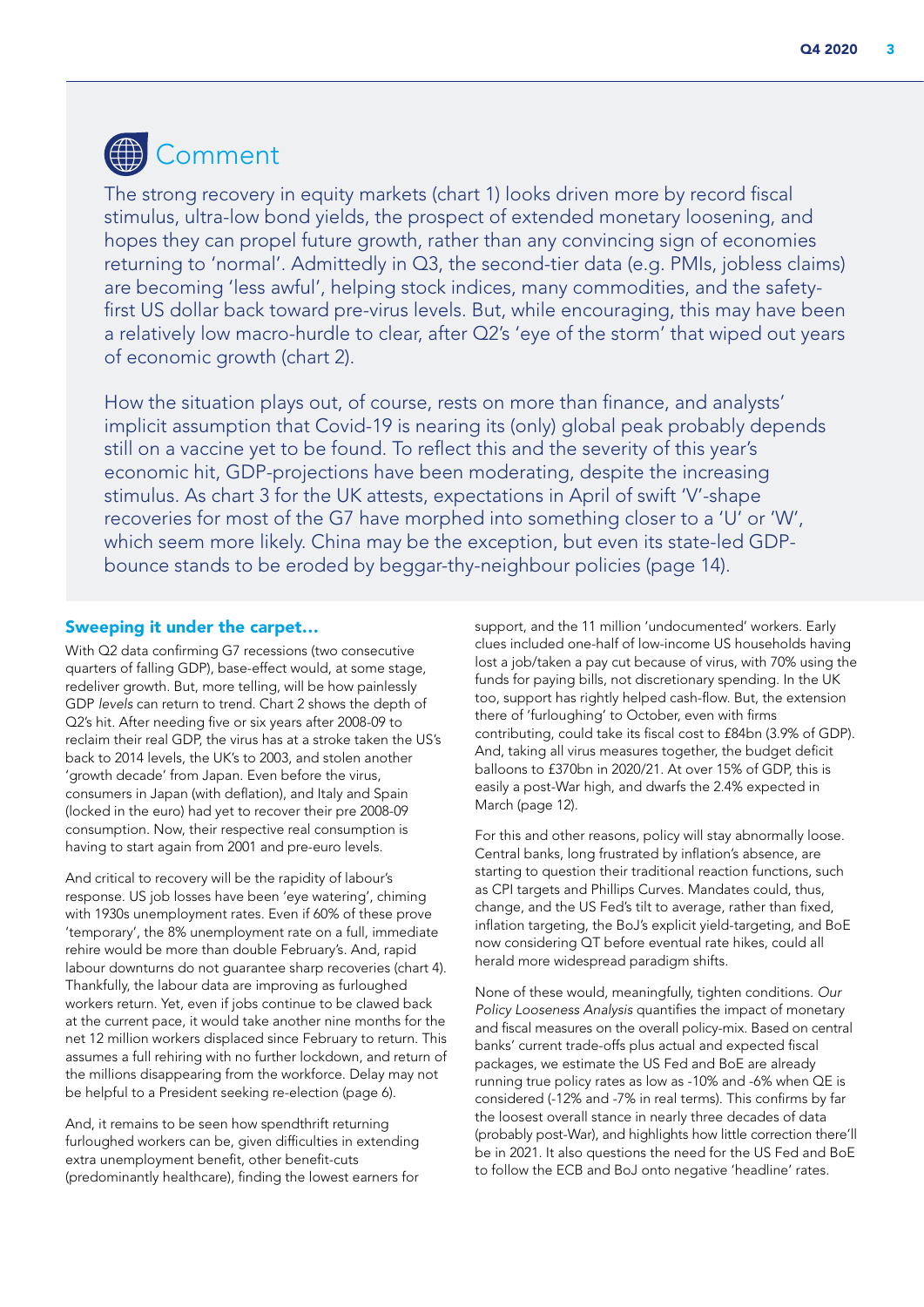And, while fiscal expansions vary in speed and scale, it's difficult seeing how these can be reversed without unintended consequences. Front-runners have been the US, Japan, and UK, with packages equivalent to about 14%, 23%, and 6% of respective GDPs, with China favouring a more cautious 3.6% of GDP programme to avoid the overstimulation of 2008 (page 14). Impressively, the euro-zone will near double its initial 4.3% of GDP if its Recovery Fund remains inoffensive to sceptics of 'debt-sharing'. This plus maintaining QE at the current, faster rate will hopefully avoid the macro divergence of 2010-'13's funding crisis (page 10).

Either way, the legacy will be debt build-up, which was amassing even before the virus. Higher government debt ratios now look inevitable for 2020 and beyond (chart 5), in both gross and net terms. (Net debt excludes Sovereigns' financial assets, ownership, loans, and gold). In 2019, the US, euro-zone, and UK governments' *net* debt averaged 76% of GDP, more than twice Japan's (34%) when it entered a lostdecade in the mid-1990s. Japan 'gets away with it' from having all its JGBs local-currency denominated, held predominately (97%) by a domestic investor-base less sensitive to yield/foreign-currency ratings. Thankfully, the US, euro-zone, and UK's too are in local currency, also implying default-risk is next to zero.

This gives their governments (especially those facing voter enmity) time to put growth and inflation considerations ahead of more direct ways (tax rises, spending cuts) of addressing the debt. Such a relaxed approach would be akin to dealing with the UK's post-War debt burden that started at 250% of GDP. And an advantage this time is no longer having the USD-denominated obligations that contributed to our having to borrow from the IMF in 1976.

Yet, governments cannot be complacent. First, debt accumulation may gradually drag on growth. Chart 5 shows that *gross* debt-to-GDP ratios were, even before the virus, exceeding the 77% that the World Bank estimates is a 'tipping point', after which growth starts to be held back as every additional percentage point of debt-to-GDP, thereafter, clips annual GDP by 0.02% point (World Bank, June 2013). While small initially, this could snowball as debt accumulates. Also, chart 5 shows OECD projections for gross debt/GDP under both its single and double virus-peak scenarios (June 2020), reminding us that debt-reduction will probably need medical, not just economic solutions.

Second, with up to 40% of US, core euro-zone and UK government debt owned internationally, *"the kindness of strangers"* (Carney) will hinge more on yield/ratings considerations than Japan's has. The UK's net debt for 2020 will exceed 100% of GDP; its highest ratio since 1963. In 2019, it was 80%. Unless growth takes off, we would by 2030 approach our 250% post-war high if debt continues accumulating around this pace. Without stronger, sustained demand-growth, this would wipe out officials' hopes of eroding the debt via inflation.

Third, not to 'crowd out' private-sector recovery, debt-funding costs will have to be held down if a vicious circle – of lower growth, lower tax revenue, higher deficits – is to be avoided. Here, the debt would matter. Crowding out's biggest risk,

though, is when funding costs run significantly ahead of inflation, such as in the 1970s. But, unless *deflation* expectations set in (boosting real costs), this seems at variance with currently low/negative funding costs. And, with the printing presses ready and leaders facing short political cycles, certainly relative to average debt maturities (Japan's is about 10 years, the UK's 16 years), there's incentive to keep QE going to avoid throwing out the 'baby' (growth) with the 'bath water' (raising taxes/cutting spending). US Presidential candidate, Biden, stands out by proposing tax-hikes, but only as part of an income-redistribution programme (page 6).

Yet, fourth, even if growth is preserved, competing demands on the public purse and realisation that deficits have to be addressed at some stage as ratings/yields come under pressure (e.g. UK Chancellor Osbourne in 2010-13), may relegate other priorities, such as infrastructure and Green initiatives, into the background. One palliative might be to tailor future fiscal stimuli (or withdrawals) to environmental performance. (See our *Building back better: why climate action is key to a resilient recovery* report, May 2020.)

Fifth, debt-ownership could raise political tensions. One early warning could come as the international 'blame-game' intensifies. Bargaining over the US's gross \$24trn (117% of GDP) debt-ceiling for mid-2021 may flag up China's \$1.1trn claim on it. This would raise friction as China prepares for its 2022 National Congress. In retaliation, any RMB-weakening then risks imploding China's corporate/banks' balance sheets exposed to USD debt, so the PBoC would likely stem it via capital controls and delving into its \$3.1trn reserves. This would surely question China's commitment to buying US Treasuries (17% of international holdings), and, unless offset elsewhere (US QE?), raise US mortgages typically priced off long yields.

Finally, for many emerging markets (EM), the outlook may be less rosy. The World Bank estimates a lower, 64% of GDP, tipping point for EM economies, before the same (0.02%point) annual growth hit comes from every percentagepoint debt-rise thereafter. This year's GDP-contraction will be prolonged if virus catch-up in the more densely-populated Brazil, India, and Russia persists. And, even after that, in a potentially more protectionist, stronger USD, environment. Vulnerabilities lie with those non-commodity exporters with high exposure to short-term external debt and foreign saving needs, such as Argentina, Turkey, and Ukraine. But, for others, external debt-ratios are lower, with few currency pegs to protect. And, as their domestic debt climbs, they too can run QE.

All this suggests QE will become even harder to kick. If it continues to boost asset prices over wages, this could further widen wealth disparities. With even more bond supply, Japan – after 22 years – will probably have to accelerate QE just to 'stand still' (page 8). In 1951, the US Treasury-Federal Reserve Accord was the reason for stopping US QE after 14 years. This will not be repeated, and could even be revoked, formalising the dependence QE-governments have on their central banks. So, in an even-higher-debt world, a challenge will be keeping clear the operational distinction between the monetary and fiscal authorities, as bond issuance swells, and government addiction to QE builds.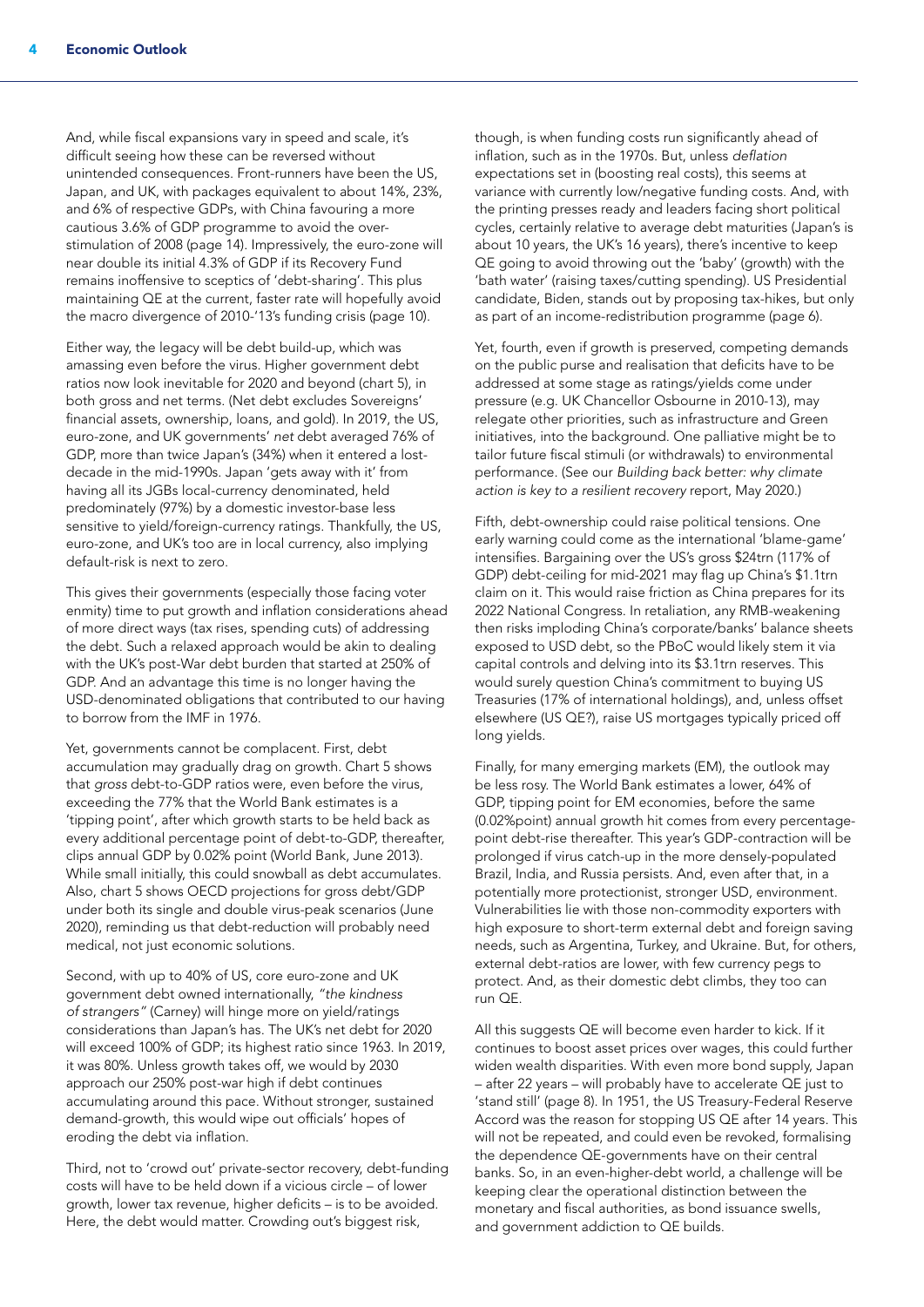The issue then, of course, is whether hyper-inflation beckons as institutional credibility is questioned, currencies are debased, and memories rekindled of Weimar Germany in 1923, Argentina after the 1980s, and Zimbabwe in 2007. Or, alternatively, that with ultra-low rates and QE now part of the

#### Chart 3. Consensus is edging away from 'V-shaped' recoveries

August consensus for UK economy vs April in parentheses. Rates/yields are for Nov 2020 & Aug 2021

| % yoy<br>unless stated                     | 115    | 116    | 17'    | 18'    | 19'    | '20p          | '21p     |
|--------------------------------------------|--------|--------|--------|--------|--------|---------------|----------|
| Real GDP                                   | 2.4    | 1.9    | 1.9    | 1.3    | 1.5    | $-9.9(-5.4)$  | 6.4(4.7) |
| Household<br>consumption                   | 2.9    | 3.8    | 2.3    | 1.6    | 1.0    | $-11.5(-5.8)$ | 7.1(4.3) |
| Fixed<br>investment                        | 3.7    | 3.6    | 1.6    | $-0.2$ | 0.7    | $-15.6$       | 6.0      |
| Manufacturing<br>production                | $-0.1$ | 0.2    | 2.3    | 0.9    | $-1.7$ | $-11.9$       | 7.5      |
| Consumer<br>prices                         | 0.0    | 0.7    | 2.7    | 2.4    | 1.8    | 0.7           | 1.4      |
| Unemp, ILO<br>rate (3m av, %)              | 5.4    | 4.9    | 4.4    | 4.1    | 3.8    | 6.5           | 7.3      |
| Govt budget<br>balance (%<br>GDP)          |        | $-2.8$ | $-2.7$ | $-1.9$ | $-2.8$ | $-14.5(-7.9)$ | $-7.0$   |
| Govt gross<br>debt liabilities<br>(% GDP)* |        |        |        |        | 85     | 102 (96)      | 101      |
| 10-year Govt<br>bond yield (yr-<br>end %)  |        | 1.2    | 1.2    | 1.3    | 0.8    | 0.3           | 0.5      |
| 3-month rate<br>(yr-end, %)                |        | 0.4    | 0.5    | 0.9    | 0.8    | 0.2           | 0.3      |
|                                            |        |        |        |        |        |               |          |

growth-problem, not the solution, our liquidity trap takes us nearer the Japan route. We suspect the latter. But, either way, with each involving malfunctioning economies, it seems likely that 'sweeping ever-growing debt under the carpet' will at some stage trip up policy-makers.

#### **Chart 4.** Unemployment in US recoveries

Unemployment rate (%) into & out of recessions. Years are NBER-defined recessions



Source: National data, IMF\* & Consensus Economics projections (p)

### Chart 5. Meaning the legacy is debt build-up

Government gross & net liabilities as a % GDP. Projections under two virus scenarios. <sup>1</sup>1998 data; <sup>2</sup>2000 data

|           |                   |                            | 1997            |              | 2019       |            | 2020p            | 2021p        |                  |  |
|-----------|-------------------|----------------------------|-----------------|--------------|------------|------------|------------------|--------------|------------------|--|
|           | Moody's local ccy | <b>Net</b><br><b>Gross</b> |                 | <b>Gross</b> | <b>Net</b> |            | <b>Gross</b>     | <b>Gross</b> |                  |  |
|           |                   |                            |                 |              |            | Single hit | Double hit       | Single hit   | Double hit       |  |
| US        | Aaa               | 62                         | 44              | 109          | 85         | 129        | 132              | 133          | 140              |  |
| Japan     | A1                | 102                        | 34              | 225          | 126        | 244        | 248              | 248          | 257              |  |
| Euro-zone | n/a               | 81                         | 51              | 104          | 63         | 121        | 125 <sup>3</sup> | 120          | 127 <sup>3</sup> |  |
| UK        | Aa2               | 55                         | 33              | 116          | 80         | 138        | 143              | 136          | 149              |  |
| Greece    | <b>B1</b>         | 96                         | 70              | 201          | 141        | 221        | 233              | 215          | 229              |  |
| Italy     | Baa3              | 129                        | 101             | 156          | 122        | 181        | 195              | 178          | 192              |  |
| Iceland   | A2                | 47 <sup>1</sup>            | 17 <sup>1</sup> | 63           | 6          | 73         | 73               | 77           | 79               |  |
| Ireland   | A2                | 61 <sup>1</sup>            | 41 <sup>1</sup> | 72           | 44         | 85         | 87               | 88           | 96               |  |
| Latvia    | A <sub>3</sub>    | 53 <sup>2</sup>            | n/a             | 44           | 17         | 51         | 53               | 52           | 58               |  |
| OECD av   |                   | 72                         | 41              | 110          | 66         | 127        | 131              | 129          | 137              |  |

Source: OECD projections/simulations (p), Federated Hermes extrapolation<sup>3</sup>, & Moody's Investor Services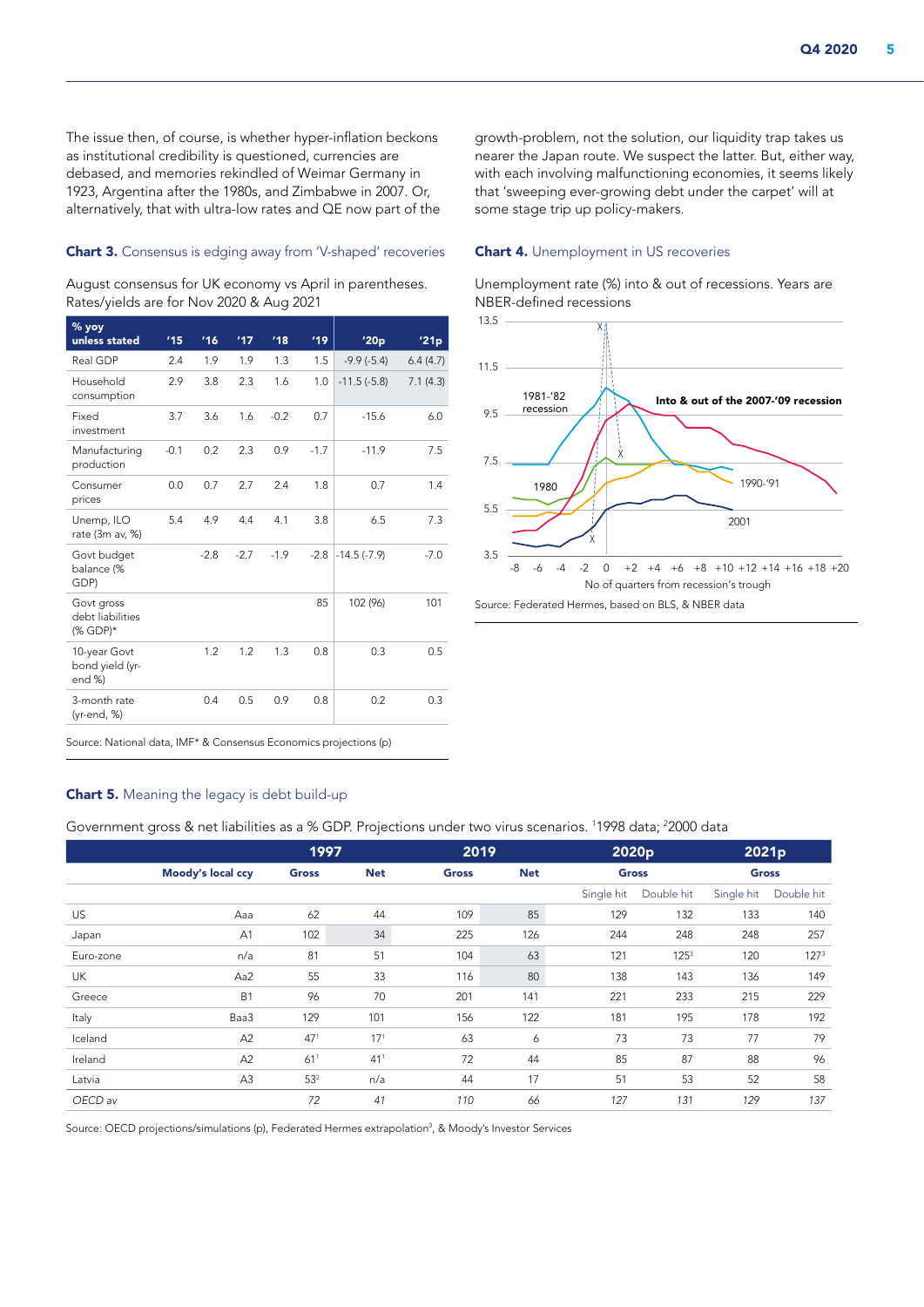# <u>Æ</u> US

With high hurdles still to be cleared before restoring the economy to health, the macro data will prove only partially helpful to a President seeking re-election. The initial two bi-partisan election-year fiscal reliefpackages, near \$3trn (14% of GDP) in total, were not unprecedented, with a Republican President/Democrat-led House having passed a \$152bn (1% of GDP) package in 2008. But, with obfuscation over a third, a \$2trn package, and Mr Trump's approval historically low and stable (40-45%), reelection on 3 November may need him to re-attract centrists, or step up the onenation policies that hold his base.

The latter approach would probably contrast with Democratic nominee Biden's, who, while unlikely to advocate unilaterally rolling back existing trade restrictions, would probably set a more collaborative tone. This could include relying more on allies to help push back on China, assuaging, though not removing, the global protectionism risks that keep us cautious on world GDP-growth. But, it remains to be seen how vehement Biden would be, given the need to tap into/ hold onto Trump's core base, and how quickly allies' confidence in the US on trade and climate change can rebuild, following the highly visible, stand-alone approach to foreign policy under Trump.

### After the election…

As a quide to possible market reaction, we summarise the Presidential candidates' main macro differences, where chart 6 is intended to be illustrative rather than exhaustive. Thus far, Mr Biden as the more 'middle of the road' candidate appears to harbour no obvious radical agenda, suggesting the two most immediate macro nuances will be centred on trade (as above), and fiscal policy. If so, growth assets may *initially* welcome a Trump victory, given the implied policy continuity, loose fiscal stance, and accommodating US Fed *etc.* Longerterm, though, the veneer may come off if beggar-thyneighbour policies globally are stepped up (our base case).

Fiscally, even after record packages, neither candidate expresses urgency for correction as an end in itself. In the short term, both sides advocate further loosening. As part of the third package of relief measures, the Democrats' passing in the House of a \$3trn bill to extend extra unemployment benefits and boost state funding potentially 'outspends' the Republicans' milder \$1trn bill, that would extend benefits, but at a lower level (\$200 p/week, vs \$600).

Yet, Biden's pledge to thereafter raise both the main corporate (from 21% to 28%) and top personal tax rates (from 37% to 39.6%) make him look the more hawkish. Independent estimates suggest first-round revenue-increases from these centred on \$3.6trn over a decade. These would effectively take back this year's 'stimulus', if implemented from 2021, with a long-term GDP-hit of up to 1.5%point (though, this ignores redistribution effects). Biden's approach, thus, contrasts to the headline tax-cutting campaigns of 2000 and 2016. Yet, with the *"…ultimate fiscal, economic, and distributional impact…depend(ing) on how newly raised revenue is spent or allocated"* (Committee for a Responsible Federal Budget, 20 July), his more populist programme of 'fiscal realignment' to redistribute income could work in his favour, politically. Biden, though, will be wary of the need to secure the minimum 51 seats to have policy impact.

And, especially given the challenge of restoring the six years of GDP growth (chart 2) and four years of consumption gains lost to the virus. Thankfully, the labour data – that have chimed with the 1930s – are becoming less 'eyewatering' as furloughed workers return. April's (the hardest-hit month) 20.8 million payrolls collapse compares to the latest (August) 1.4m increase. Yet, even if jobs can continue to be clawed back at around this pace, it would still take another nine months – easily beyond the election – for the net 12 million workers displaced since February to return. This assumes a full rehiring without further lockdown, and return of the millions disappearing from the workforce, but unregistered as unemployed. The 'under-employment' rate ('U6'), which includes those not searching but wanting to work/more (at over 14% vs 7% in February) may be slower to fall. And as we know from 2007-09, rapid job losses do not guarantee the sharpest recoveries (chart 4).

In theory, by now pursuing an average, rather than fixed, inflation target, the Fed can allow it to travel beyond its preferred 2% destination before tightening policy rates. This should give the recovery extra room to breathe. The challenge, though, may be getting inflation to get that far, given the disinflationary forces still working the other way, including slow labour recovery, sluggish productivity, and, in a liquidity trap, growth's insensitivity to low rates.

For this and other reasons (e.g. low inflation expectations), macro policy will have to stay abnormally loose. To gauge the impact of March/April's near \$3trn package of tax, spending and liquidity measures, and our assumed further \$2trn to come, as well as the Fed's open-ended QE, we update our *Policy Looseness Analysis* (see our *Tightening by doing nothing report*, May 2017). On the basis of the Fed's own policy rate/QE trade-offs, and our conservative assumptions of +\$5trn QE in 2020 and just +\$2trn in 2021, it suggests a true, QE/QT-adjusted funds rate currently closer to -10%, or -12% in real terms (chart 7). It, thus, also quantifies how far short we'll fall in 2021 – whoever's President – from taking the overall policy-mix back toward 2008 levels.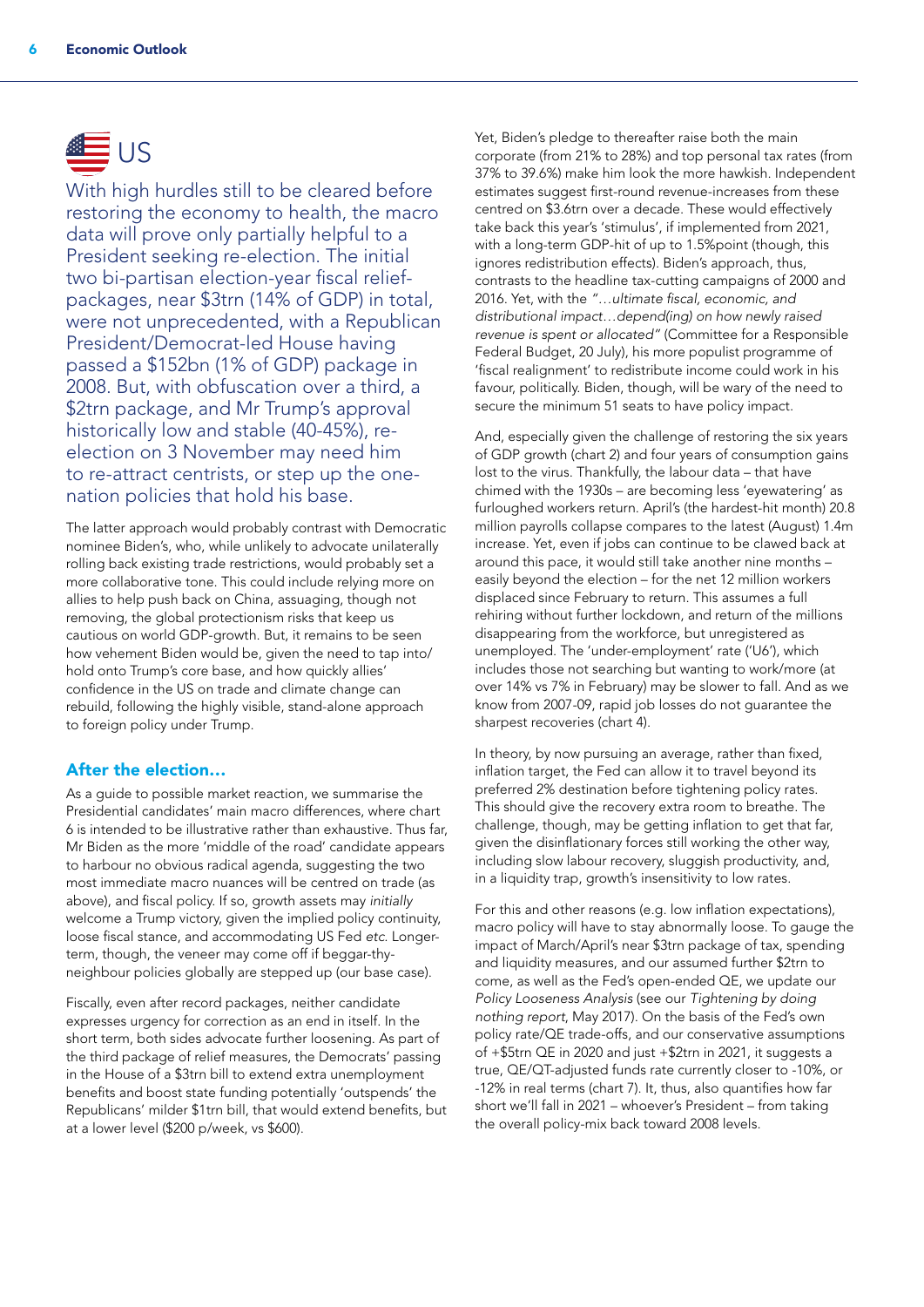### Chart 6. Presidential scenarios – possible macro implications

|                                   | <b>Under Biden</b>                                                                                                                                                                          | <b>Under Trump</b>                                                                                                                                                                                         |  |  |  |  |
|-----------------------------------|---------------------------------------------------------------------------------------------------------------------------------------------------------------------------------------------|------------------------------------------------------------------------------------------------------------------------------------------------------------------------------------------------------------|--|--|--|--|
| <b>GDP</b> growth                 | Less positive, short term.<br>Preference for higher<br>corporate & personal tax<br>rates infers some debt-<br>management is prioritised<br>over growth-enhancement.                         | Short term positive, as<br>advocates tax cuts. But,<br>could also step up trade<br>& immigration curbs, with<br>financial markets' reaction<br>extending recession.                                        |  |  |  |  |
| <b>Fiscal stance</b>              | Less expansionary than<br>Trumps', offering more<br>of a growth dividend.<br>Supports realignment:<br>raising taxes at the upper<br>end, & increasing welfare &<br>infrastructure spending. | <b>Expansionary, &amp; more</b><br>front-end loaded. Lower<br>tax rates skewed to the<br>higher-income end, partly<br>offset by spending cuts.<br>Congress, though, might try<br>to limit big revenue hit. |  |  |  |  |
| Monetary<br>policy                | <b>Neutral</b> . Any fiscal<br>correction would need low<br>rates to support labour<br>market & growth.                                                                                     | <b>Expansionary, keeping</b><br>QE. But, negative if he<br>appoints a like-minded Fed<br>chair, & rejects Powell's<br>application in 2021.                                                                 |  |  |  |  |
| Equities/<br>growth assets        | Negative short term,<br>given uncertainty &<br>potential tax hikes. But.<br>no meaningful change to<br>Fed rate expectations.                                                               | Positive short term,<br>given loose policy, & no<br>new requlations. But,<br>eroded later by extension<br>of beggar-thy-neighbour<br>policies.                                                             |  |  |  |  |
| <b>Inflation/TIPS</b>             | Less positive/neutral,<br>given tax promises, but<br>also possible softer US<br>dollar. Could raise federal<br>minimum wage to lift<br>spending at lower end.                               | Positive, near term, given<br>extended loose fiscal<br>policy & QE. Longer-term,<br>closed-economy policies<br>could trigger cost-push<br>stagflation.                                                     |  |  |  |  |
| Conventional<br><b>Treasuries</b> | Positive/neutral. Could<br>extend recession risk,<br>& will assume more<br>straightforward raising in<br>mid-2021 of \$24trn debt<br>ceiling.                                               | Supportive short-term,<br>given more QE, threat<br>of messy debt-ceiling<br>negotiations & trade<br>risks. Further out, curve<br>steepening on feared Fed<br>interference.                                 |  |  |  |  |
| <b>Trade policy</b>               | Collaborative, but no<br>unilateral reversal of<br>existing tariffs                                                                                                                         | <b>Allies distanced</b> , as<br>trade & other restrictions<br>accelerated.                                                                                                                                 |  |  |  |  |

Source: Federated Hermes

### Chart 7. The US's macro policy mix including emergency measures

Using QE-adjusted funds target, core PCE, & cyclically adjusted fiscal balance. Unch rates in 2021



Source: Federated Hermes, based on OECD , FRB, & Bloomberg data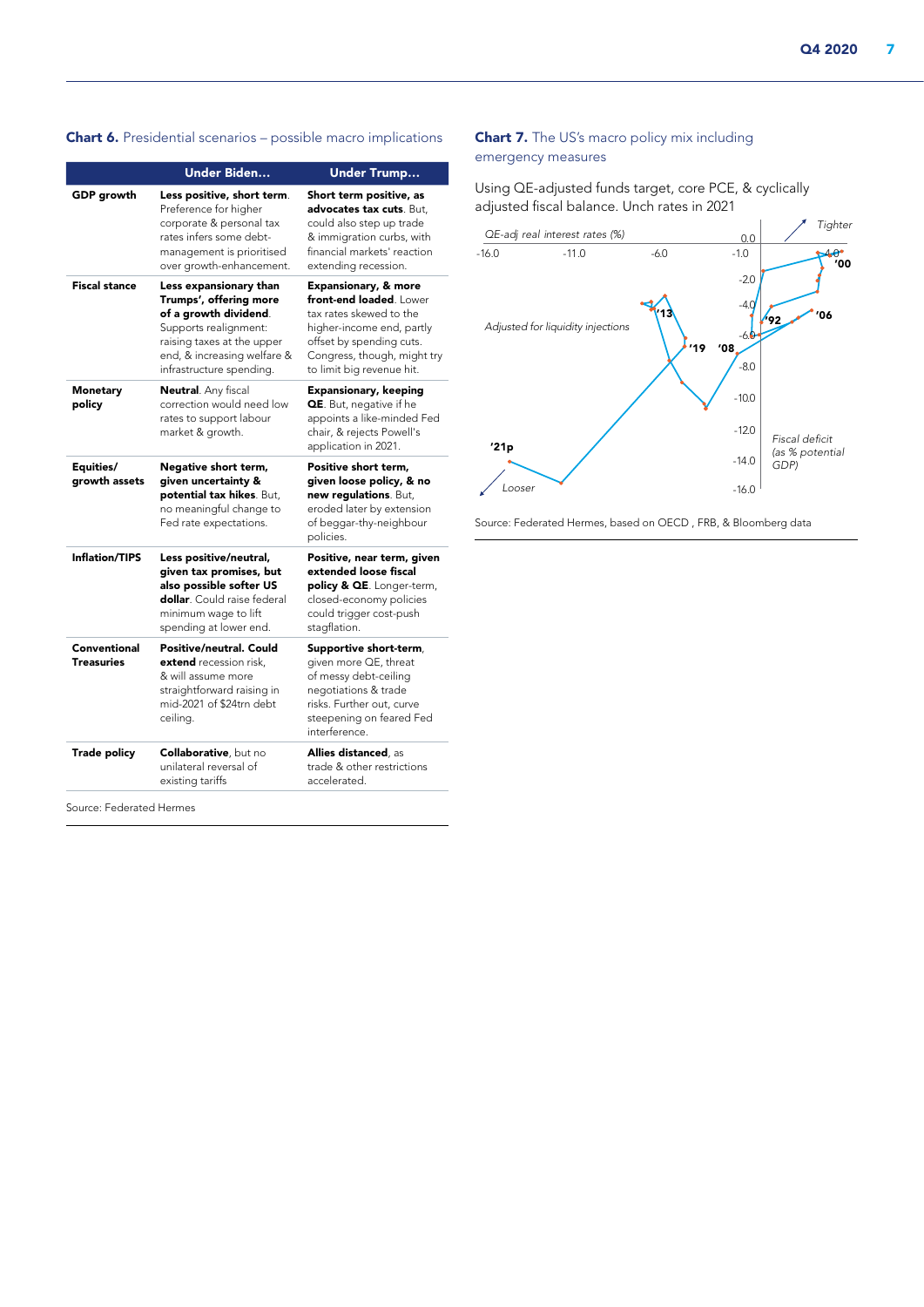# Japan

Virus-effects provide another reason for prolonging a policy-loosening spanning 22 years – regardless of PM Abe's resignation – consolidated by this year's three fiscal packages, totalling ¥127trn (23% of GDP).

Previous measures (a weaker yen, rounds of monetary and fiscal stimuli) had been helping, with real GDP till the end of CY17 rising for two years. This was the third longest stretch since the 1990s' asset-price collapse. The output gap closed, suggesting a return, if growth could be sustained above its 1%yoy 'potential', to economy-wide inflation (positive GDPdeflator). But, these measures were losing their edge even before the virus. With personal consumption already lacklustre into last October's sales-tax rise – contrary to its *frontloading* into 1997 and 2014's tax hikes (chart 8) – and the yen buoyed by safe-haven flows, deflation's-end is not assured. This may be especially unpalatable into Lower House Elections, which new PM, Suga may now bring forward from September 2021.

### Debt deepens the reliance on the BoJ...

And, with the BoJ loathe to hurt banks by going further into negative-rate territory, QE will again have to do the monetary work. The BoJ's lifting of its commercial paper and corporate bond purchases, from ¥5.4trn to ¥20.4trn, now secures 23% coverage of those markets, and should absorb any new borrowing. And, given the MoF's revised plan now for ¥59trn of new JGB issuance in FY20 (year ending March 2021), the BoJ would have to almost double last year's ¥80trn annual purchases just to maintain the same run-rate, of mopping them up at more than twice the pace of new supply.

Depending on where global yields go, this ¥80trn will anyway vary, reflecting the need to meet the BoJ's near-zero 10-year yield-target. Any rise at a zero/negative yield should, thus, be seen as a loosening. For BoJ Governor Kuroda, there is no QE *"reversal"* until a +2%yoy CPI (latest +0.3%yoy) is the norm, presumably driven by demand, not costs. With the BoJ now expecting a return to deflation at least in its core-CPI (CPI ex fresh-food) of -0.5%yoy in FY20, its share of JGBs outstanding should surpass the current 54%. Institutions will thus look overseas, hopefully softening the yen.

With the developed world's highest government liabilities-to-GDP, approaching 250%, the MoF faces the biggest hit from deflation. With deflation raising the real value of debt, and deflation and recession eating into nominal GDP, debt-ratios are blown up. The MoF now strives to get nominal growth (-8.7%yoy in Q2) back above the long-term interest rate, to borrow without raising the debt ratio. This leads some officials to believe the BoJ will be the last to stop QE. Encouragingly, land prices – critical for balance sheets and collateral – are creeping back up, with an average +0.8%yoy since 2016. But, as the demographics crimp productivity and tax revenue, this also questions any scaling-back of QE.

Added to that, the authorities have long memories. Deflationdenial in the 1990s, as the BoJ tightened, contributed to a correction that's still playing out. Tumbling asset prices from 1991 hurt banks' balance sheets and collateral, contributing to economy-wide deflation by 1995. This prompted banks to write off loans, and the BoJ in 1997-98 to mop up their commercial paper ('QE1'). However, it took till 2001 to get its key policy rate down to 0.1% and, with deflation expectations embedding and land prices falling, real rates stayed positive (chart 9). This needed more unconventional tools, including government bond QE. A symbiosis thus started, where the MoF presiding over escalating government liabilities became reliant on the BoJ.

For inflation, the spring wage-round (*shunto*) was critical. Obfuscated by virus uncertainty, major companies have since been reluctant to offer anything perkier than the 2.0-2.4% oneoff wage hikes in 2014-19. The irony is that, in Japan, more than in other G5 economies, sustained wage-growth would have more chance of lifting the CPI, given relative steepness of its Phillips Curve, and BoJ research identifying greater long-term wage responsiveness than in the US. Yet, in Japan's liquidity trap, it's doubtful easier money will prove any different, in terms of breaking the engrained deflationary psychology.

### Chart 8. Personal consumption – only limited front-end loading this time

Synthetic & GDP-based real consumption, %yoy. ESRI-defined recessions in grey



Source: Refinitiv Datastream, based on Economic & Social Research Institute data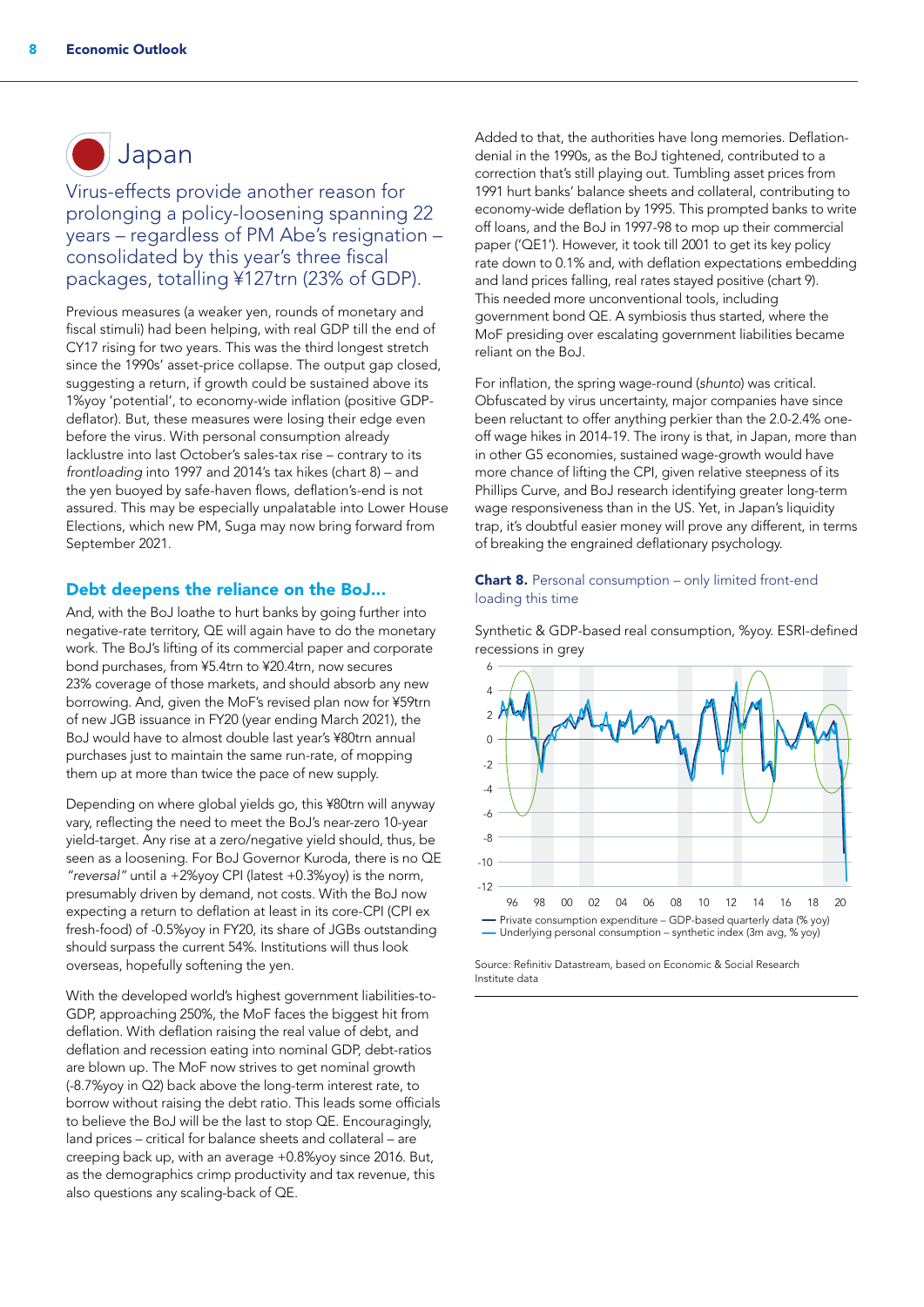### Chart 9. Japan's shift from overly tight, to historically loose, policy

Using 3m rates, CPI, & cyclically-adjusted fiscal balance. Projections assume no policy-rate changes



Source: Federated Hermes, based on OECD, & Bloomberg data, & consensus projections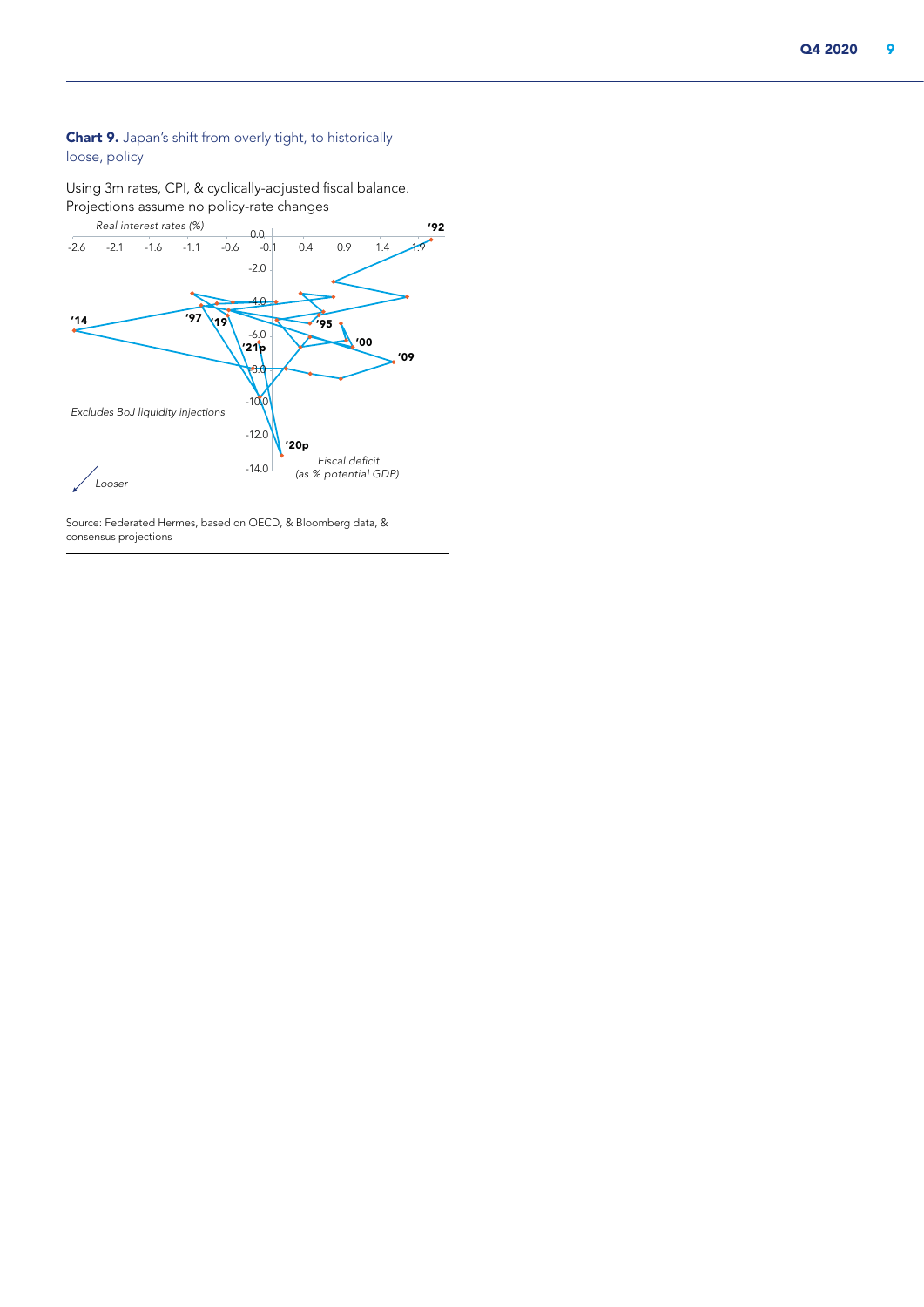

With risk-tolerance tested, the euro lifted by fiscal progress, and the zone's deepest recession ever (-11.8%qoq in Q2, vs 'just' -3.1% in Q1 2009), we assess whether the macro strains in the periphery are again holding back the core members. To do this, we update our 'Misery Indices' (MIs) to the end of 2022.

Off-the-wall methods for proxying economic hardship include an index adding together a country's unemployment and inflation rates. Though hardly scientific, they become especially flawed in a low inflation world when the components may move in opposite directions. We offer a logical alternative to this and to GDP estimates, which are produced with a lag and frequently revised.

### Still converging on the strongest?...

Our MIs are also the aggregate of two components: the absolute shift in a country's CPI inflation-rate from its eurolifetime average, added to its unemployment-rate differential with its cycle (five-year rolling) average. For the full analysis, see our *Europe's highly-charged year* report (April 2017). Charts 10 and 11 summarise our predictions to 2022. Rising MIs predict increasing economic hardship, relative to that country's past.

On this basis, it offers the following observations. First, after a marked deterioration in members' MIs during the global crisis, then improvement from 2014-2019, Covid-19 has unsurprisingly prevented the gains from being carried over in 2020. As a bloc, the euro-zone's (weighted) MI in 2019 was, at -1, the fourth consecutive year of improvement. Yet, higher unemployment and deflationary pressure should take this year's reading, at +2, back to its highest since 2015.

Second, with growth having picked up between 2014 and 2017, it's not surprising to have seen the sharpest improvement amongst members that ran austerity from 2010 in order to cut deficits and debt. Spain, Portugal, Greece, and Cyprus' MIs are now appreciably lower, albeit from a high base. For all though, 2020 dampens their relative

positions, with only gradual improvement expected. In 2021, Italy will re-enter the above-average-misery zone in chart 10, where it lay for almost all the period since 2010. These are, admittedly, much improved on 2010-14, but less healthy than 2017-19, when the zone's weighted average MI was its lowest since the euro.

Most revealing, however, is what they say about convergence (chart 11). The dip in the zone's weighted average MI from the mid-1990s reflects Germany's recovery after its unificationled recession and the benefits caused as the converging countries tried to reduce inflation, bond yields, debt and deficits. Our MIs thus reveal the two stages: from Maastricht in 1992 to the euro's birth; and thereafter, a re-widening as policy discipline waned.

Convergence after Maastricht was solid. We proxy it by tracking the highest and lowest MIs each year. Greece currently looks the 'happiest' economy *relative to its recent past* (GDP averaged just +1.3%yoy between 2016 and 2019), with Ireland relatively the 'least happy' (by being unable, at least in the short term, to maintain its impressive +6.4%yoy 2016-2019 average).

Greater convergence is shown by the narrowing gap between the two extremes. It suggests that despite virus pressures, 2020 should still see one of the largest degrees of convergence since the euro – albeit in the 'wrong direction' as far as economic wellbeing is concerned. A resumption of employment in 2021 with only modest inflation (as our consensus projections assume), would in theory cause our MIs to turn down again. Aspiring to this, though, probably rests on at least maintaining the ECB's faster QE run-rate (now at over €100bn per month; up from €20bn pre-virus, and €80bn during 2015), and implementing the zone's impressive, 'debtsharing' Recovery Fund.

Ideally, weaker strains in the periphery would ensure the harmful macro divergence during 2010-'13's funding crisis is not repeated. The risk now, though, may be more political than economic. With 15 years of GDP-growth lost, MI's off the bottom, Brexit looming, and the euro-zone still lacking the economic union its monetary union needs, the challenge for new leaders (including Germany's in 2021) may be to avoid political divergence, as populism and reform-fatigue build.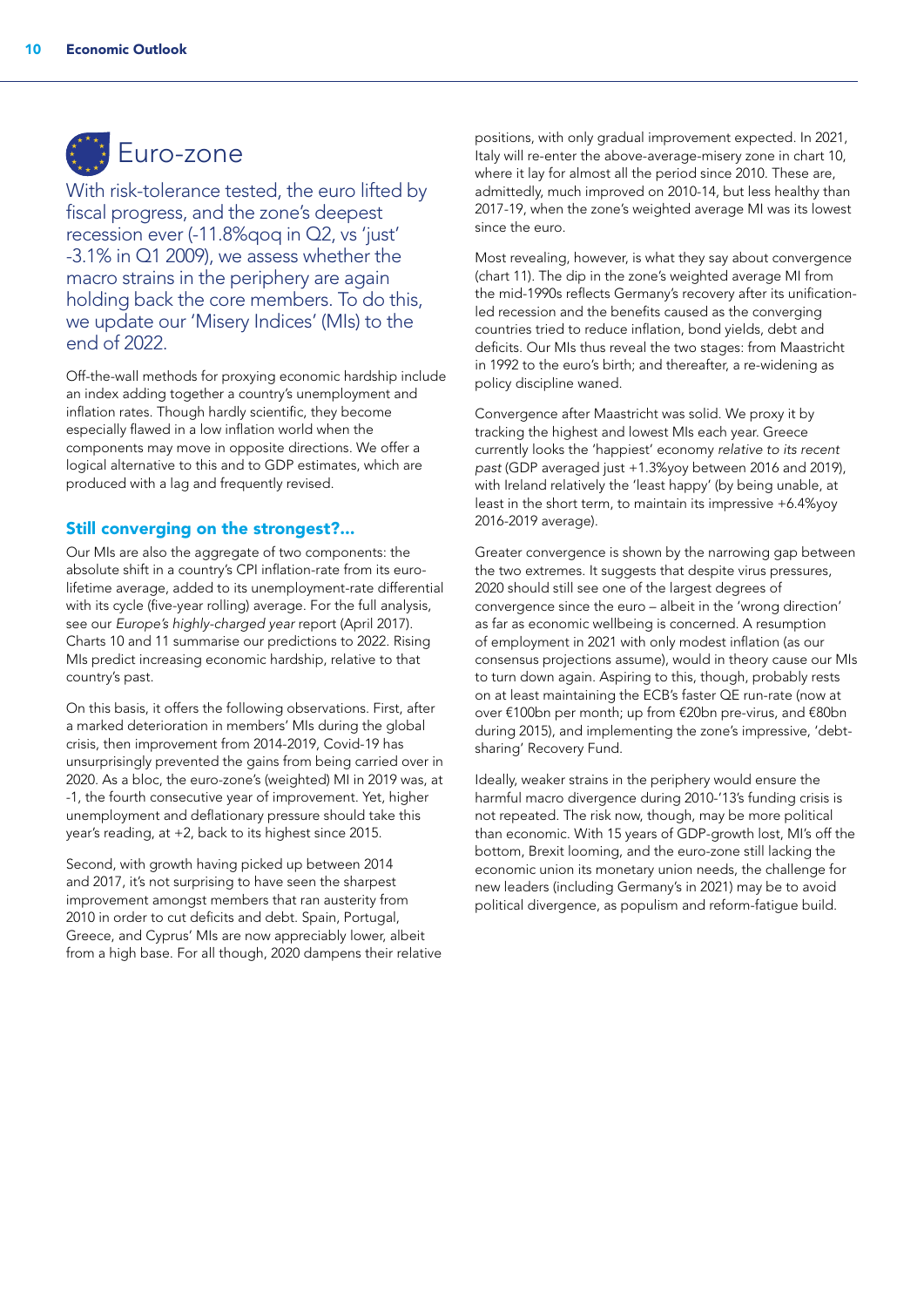### Chart 10. The method & sample data behind our Misery Indices (MIs)

The lower the 'Misery Index', the greater the expected economic improvement

|                          | 2020e <sup>1</sup> |        |      | <b>Unemployment rates</b> |      |      |      |         |      | <b>Misery</b>        |                |      |  |  |
|--------------------------|--------------------|--------|------|---------------------------|------|------|------|---------|------|----------------------|----------------|------|--|--|
|                          |                    |        |      |                           |      |      |      |         |      | % point <sup>2</sup> |                |      |  |  |
|                          | U rate             | CPI    | 2015 | 16                        | 17'  | '18  | '19  | 5-yr av | 2019 | '20e                 | '21p           | '22p |  |  |
| Ireland                  | 7.8                | $-0.1$ | 9.4  | 7.9                       | 6.4  | 5.6  | 5.0  | 6.9     | $-2$ | 3                    | 3              | 1    |  |  |
| Luxembourg               | 6.8                | 0.3    | 6.6  | 6.3                       | 5.8  | 5.1  | 5.4  | 5.8     | 0    | 3                    | $\mathbf{1}$   | 0    |  |  |
| Portugal                 | 9.5                | 0.0    | 12.4 | 11.1                      | 8.9  | 7.0  | 6.5  | 9.2     | $-3$ | $\overline{2}$       | $\mathbf{1}$   | 0    |  |  |
| Spain                    | 17.5               | $-0.2$ | 22.1 | 19.6                      | 17.2 | 15.3 | 14.1 | 17.7    | $-5$ | $\overline{2}$       | $\overline{2}$ | 0    |  |  |
| Austria                  | 6.2                | 0.9    | 5.7  | 6.0                       | 5.5  | 4.9  | 4.5  | 5.3     | $-1$ | $\overline{2}$       | 1              | 0    |  |  |
| Belgium                  | 7.4                | 0.5    | 8.5  | 7.8                       | 7.1  | 6.0  | 5.4  | 7.0     | $-2$ | $\overline{2}$       | 1              | 0    |  |  |
| France                   | 9.9                | 0.5    | 10.4 | 10.0                      | 9.4  | 9.0  | 8.5  | 9.5     | $-1$ | $\overline{2}$       | $\mathbf{2}$   | 0    |  |  |
| Italy                    | 10.9               | 0.0    | 11.9 | 11.7                      | 11.3 | 10.6 | 9.9  | 11.1    | $-1$ | $\overline{2}$       | $\mathbf{2}$   | 1    |  |  |
| Finland                  | 8.0                | 0.2    | 9.4  | 8.8                       | 8.6  | 7.4  | 6.7  | 8.2     | $-1$ | 1                    | 1              | 0    |  |  |
| Germany                  | 4.0                | 0.6    | 4.6  | 4.2                       | 3.8  | 3.4  | 3.3  | 3.9     | 0    | 1                    | 1              | 1    |  |  |
| Netherlands              | 5.0                | 0.9    | 6.9  | 6.0                       | 4.9  | 3.8  | 3.6  | 5.0     | $-1$ | 1                    | 1              | 1    |  |  |
| Cyprus                   | 9.3                | $-0.5$ | 14.9 | 13.0                      | 11.1 | 8.4  | 7.1  | 10.9    | $-4$ | 1                    | $-1$           | $-1$ |  |  |
| Greece                   | 19.3               | $-0.5$ | 25.0 | 23.5                      | 21.5 | 19.3 | 17.3 | 21.3    | $-5$ | $\mathbf 0$          | $\mathbf 0$    | $-1$ |  |  |
|                          |                    |        |      |                           |      |      |      |         |      |                      |                |      |  |  |
| Unweighted av            | 9.4                | 0.2    |      |                           |      |      |      |         | $-2$ | $\overline{c}$       | $\mathbf{1}$   | 0    |  |  |
| Weighted av <sup>3</sup> | 9.0                | 0.3    |      |                           |      |      |      |         | $-1$ | $\overline{2}$       | $\mathbf{1}$   | 0    |  |  |

1 Standardised unemployment (%), & HICPs (%yoy)

2 Absolute CPI deviation from 1.8% (+) added to u rate deviation from 5-yr av (+/-)

3 Using adjusted GDP weights.

Source: Federated Hermes, based on Eurostat data, & Federated Hermes/consensus projections (p)

### **Chart 11.** Divergence between the periphery & core had been correcting

### The lower the 'Misery Index', the greater the expected economic improvement



Source: Federated Hermes, based on Eurostat data, & Federated Hermes/ consensus projections (p)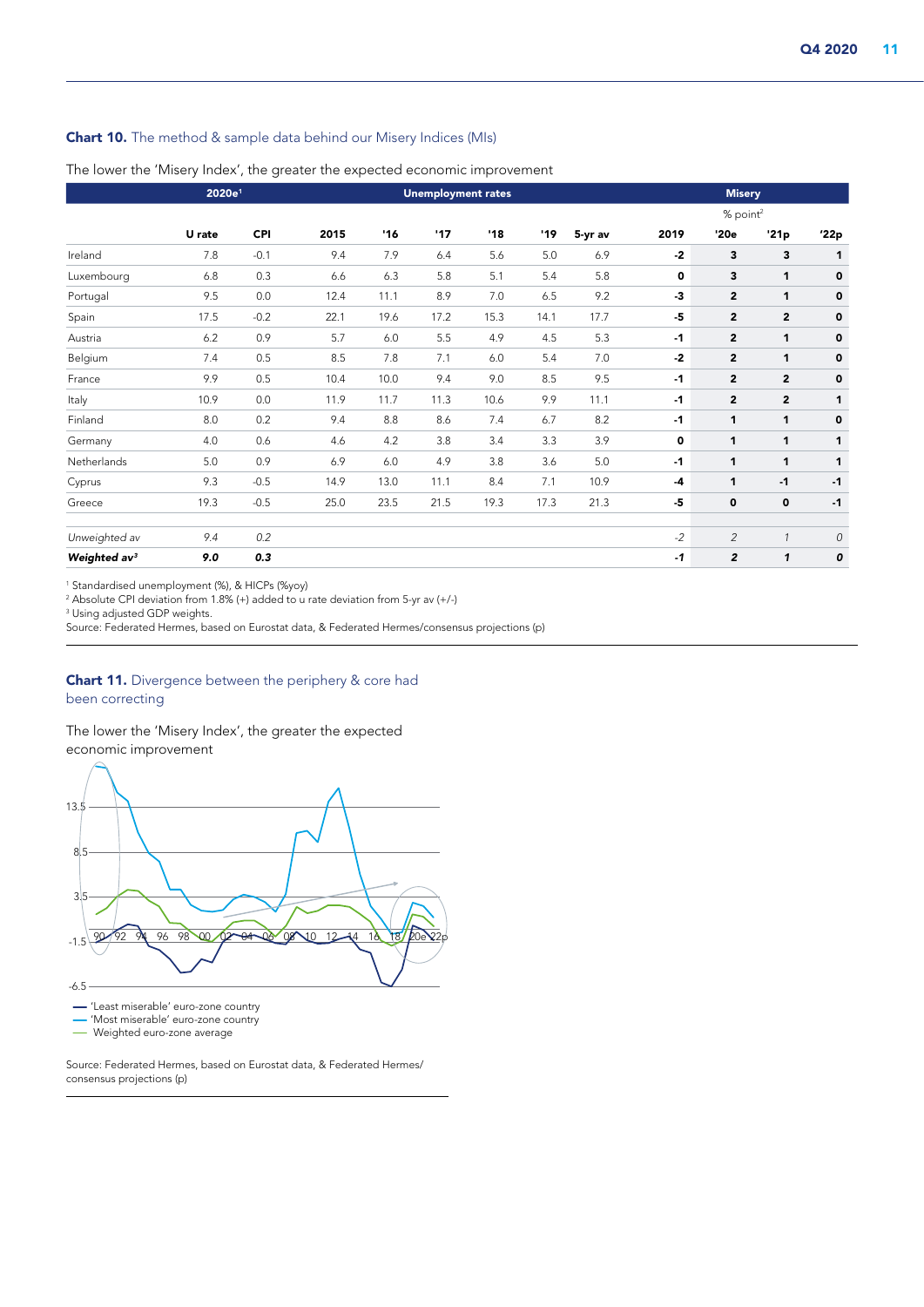# United Kingdom

With a fifth of real GDP lost in Q2, (the biggest hit since 1709), personal consumption back to 2002 levels, policy rates already on the floor, and unemployment and Brexit headwinds to come, it will be a big ask securing the 'V' shape recovery the BoE and others crave. This will keep the onus on fiscal expansion.

Chancellor Sunak's response to the crisis has been spirited, and he was right to do more in July, given the phasing out of furloughing by October, and doubts about how spendthrift returning workers can be. The VAT and stamp duty cuts are visible but temporary, and it remains to be seen whether they're a useful 'sticking plaster', or will help launch our pent-up demand during lockdown into something more lasting. We suspect the former, with another fiscal 'jump-start' probably needed in the autumn. This, together with the annual Spending Review, would then be the fourth Budget of 2020, offering him chance to focus more squarely on 'Green' ways to promote growth.

### Negative rates might be a 'red herring'…

The legacy, of course, will be net debt build-up. Most visibly, the OBR estimate that extension of the furloughing scheme from July to October, even with contributions from firms, could take job-retention costs from £63bn to £84bn (3.9% of GDP). Taking all measures together, the budget deficit now balloons to about £370bn in 2020/21. At over 15% of GDP, it's easily a post-War high, and dwarfs the 2.4% that was expected in March.

This makes the UK government net debt-to-GDP ratio three times Japan's when Japan entered its 'lost decade' in the mid-1990s (chart 5). The UK's debt, at 100% of GDP, is its highest ratio since 1963. In 2019, it was 80%. Unless growth takes off, we would, by 2030, approach our 250% post-war high if debt continues accumulating around this pace. An advantage this time, of course, is no longer having foreigncurrency debt that contributed to our having to borrow from the IMF in 1976. This time, the debt is all in sterling with the printing press running. A relaxed approach would thus be akin to that of paying off the UK's War Loans, to the US and Canada, only in 2006.

But, not to crowd-out growth, QE may be harder to kick. Which lays down at least three challenges to BoE Governor, Bailey: of fanning demand-led inflation, trying to ease the distortions from QE, and, given increasing QE and the PM's 'policy-grab', protecting *"...all the time"* BoE independence (Bailey, August 2019). To smooth market distortions, the Bank's expansion in April of the Treasury's 'Ways and Means' facility was a logical step, as it was in 2008. But, telling would be if it's extended indefinitely, for markets, blurring the distinction between the BoE and Treasury as gilt supply escalates.

The MPC will be wary of 'squandering' its ammunition, preferring initially to use QE, rather than visibly taking Bank rate into negative territory. But the negative-rate dilemma might be a 'red herring'. Using the BoE's 2009 simulations, we calculate the BoE is running a true policy rate as low as -6%, or -7% in real terms, when QE is fully taken into account (chart 12). Together with other measures, this confirms by far the loosest monetary-and-fiscal stance in 30 years of data, probably post-War, with little correction in 2021. It thus questions the urgency in following the BoJ and ECB onto negative official rates, given we've in effect been running them for a decade.

And, even once the virus dissipates, the MPC should fall easily short of its 'Goldilocks' Bank rate of 2%. This equilibrium rate (r\*), defined as that needed to deliver trend growth and anchor CPI to its +2%yoy target, is hoped in the longer-term to rise to 2-3%, as better productivity spurs wages and leveraging picks-up. Yet (like Japan), the Holy-Grail remains real-wage growth, which has for the first time since the 1860s been squeezed for a decade or more (chart 13).

MPC members concede that forecast errors have reflected optimism about productivity, and overstating the NAIRU. Their assumption has been that productivity – which has only flatlined since 2008/09, delivering the UK's own 'lost decade' – begins to lift, justifying higher wage claims. With furloughing ending, however, it seems unlikely that current wage *deflation* will be reversed by a productivity bounce that is helpfully driven by output, rather than unemployment.

Then there's Brexit, with clarity needed on whether a trade deal can stave off WTO-terms tariffs. Our suspicion remains that the process may take years to ultimately secure a 'satellite' alignment with the EU (e.g. Norway) and/or partaccess to the Customs Union (Turkey) or Single Market (Canada). And, even if a deal can be fast-tracked, it would likely be a precursor to sorting out the various legal, trade, and regulatory systems that extends beyond 2020.

### **Chart 12.** The UK's macro policy-mix with emergency measures

Using QE-adjusted Bank rate, CPI, & cyclically-adjusted fiscal balance as % GDP. Unch rates in 2021



Source: Federated Hermes, based on OBR, OECD, & Bloomberg data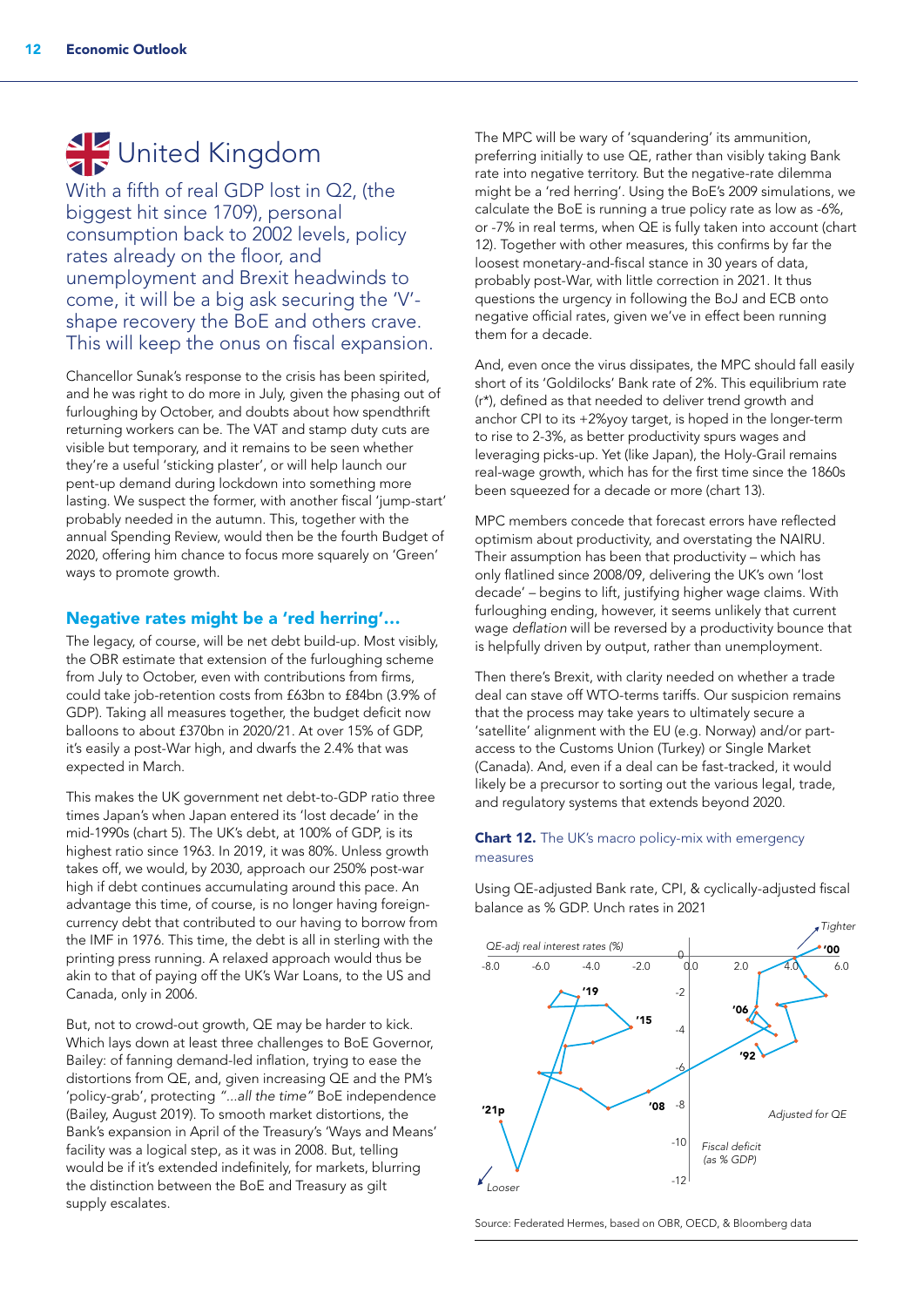### Chart 13. Extending a decade of sub-par wage growth?

UK unemployment rate (%), vs profit margins, & real earnings growth (%)



Source: Refinitiv Datastream, based on ONS data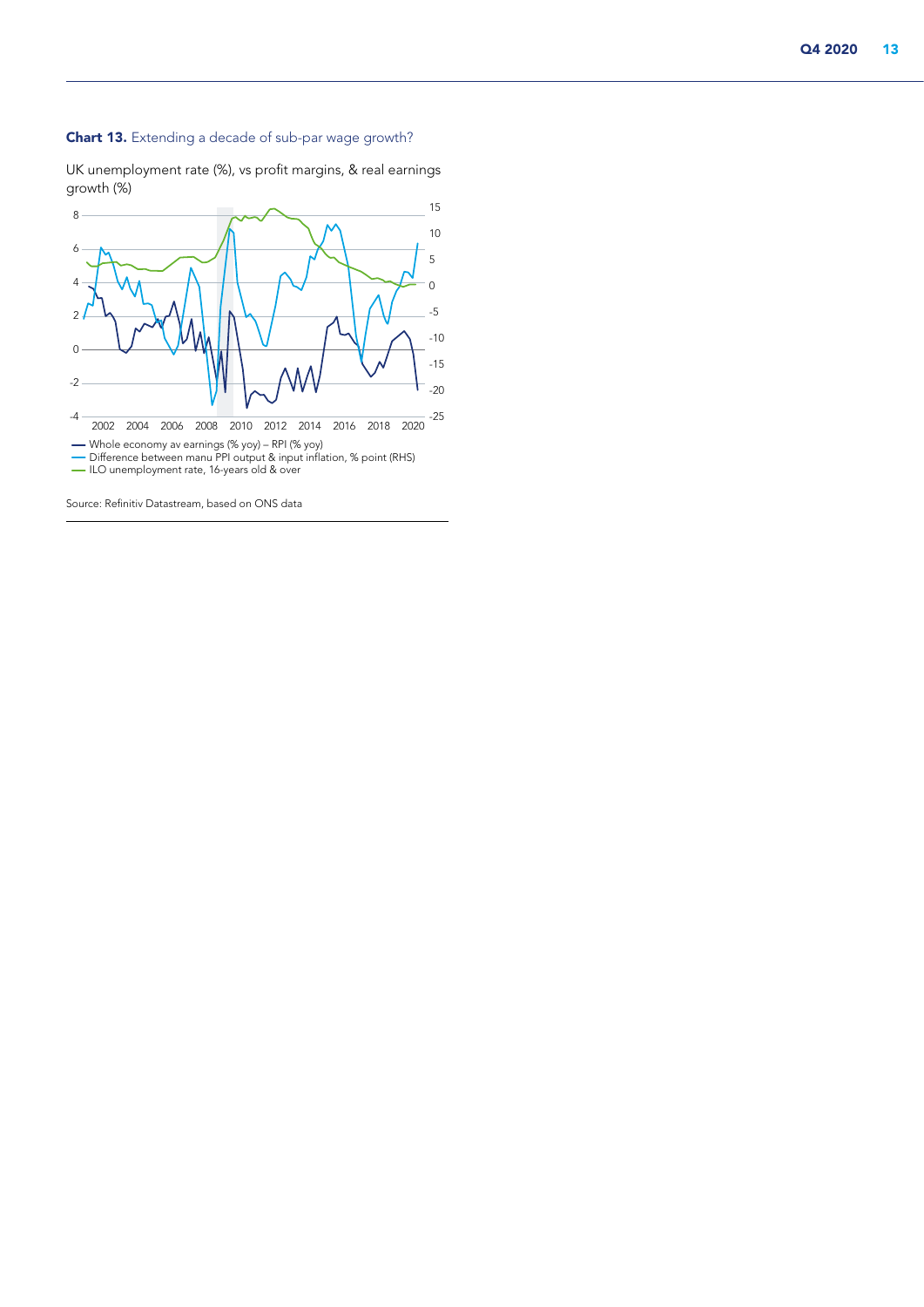# China

While remaining vigilant to any second wave from the virus, the focus will remain on supporting the domestic economy, repairing China's image as a responsible global power, and compensating for the ill-winds of beggar-thy-neighbour policies.

The virus provided a hit to H1 activity that the authorities have been loath to acknowledge. Q1's -6.8%yoy GDP – the first fall since 1976's ending of The Cultural Revolution – echoed private estimates, in a year when GDP-growth of at least 5.5%yoy was needed to double 2010's GDP level and *per capita* income. A core aim since 2015, its deferral was confirmed by May's omission for the first time of an explicit annual GDP-target. Admittedly, some of Q1's GDP drop has been clawed back, by Q2's +3.2%yoy. But, based on the NPC's +5.4%yoy *nominal* GDP and +3.5% CPI assumptions, this infers just 2%yoy real growth in 2020, versus an 8.8%yoy average since 2000 (chart 14).

### Just 2% real GDP-growth inferred for 2020…

Pro-growth officials still support a sizeable shift from the supplyside reforms of 2016-2017. Yet, key pro-reformers, such as President's Xi's Economic Adviser, Liu, are *so far* limiting the spending stimulus to 3.6% of GDP. Officials believing China is ahead in the pandemic cycle are also wary of repeating 2008's 13%-of GDP (CNY 4trn) 'shock and awe' stimulus, which raised overcapacity and leveraging. Xi's strengthened hand (he is now entrenched beyond 2022) does allow him to address the risks flagged at annual Central Economic Work Conferences, of limiting asset bubbles, taming debt, and managing shadow banking. But, with the economy slowing even pre-virus, as 2017's credit tightening and 2018-19's trade-restrictions fed through, bolstering GDP is important.

Onus will thus remain on China's traditional levers for getting growth back on track, including agricultural subsidies and bringing forward infrastructure projects. To make sure, Q2's measures including direct transfers/subsidies, unemployment insurance, tax reliefs and breaks, as well as banks being 'required' to use their lower reserve-requirements to purchase government Special Treasury Bonds, will remain. Fortunately, with GDP averaging +6%yoy since 2015, there's little real political ignominy in recording further virus effects. Given the GDP foregone, though, this probably reduces the scope later for addressing the financial risks, and beefing up the renminbi.

Yet, during trade tensions, the latter aim looks remote. The RMB has been allowed to fall fastest during bouts of global influence – such as rising US rate-expectations in Q4 2015, Brexit fears in Q2 2016, higher, Trump-inspired US inflation expectations in Q4 2016, and the virus-spread in H1 2020. This, plus growing protectionism as China's bilateral surplus with the US remains bloated (chart 15) suggest further RMB downside.

Either way, economic harm to China and the US looks inevitable. Politically, the virus has increased scope for 2019's 'Phase I' US trade deal to break down and lessened the prospect of a Phase

II deal on industrial policy. China's concessions on IP and pledge to double US goods-purchases come as it is slowing. And, should trade tensions escalate, the PBoC will weaken the renminbi, but only reluctantly, given the risks of imploding China's corporate and banks' balance sheets most exposed to USD debt.

Yet, if he can blame it on the US, renminbi depreciation – as well as lower reserves, selective defaults, and a lower growth-target – may all be easier for Xi to present into the twentieth National Congress in 2022. In which case, non-deliverable forwards implying an 8-9% USD/RMB fall four-years out (that is, over the next US Presidential term) may be complacent!

### Chart 14. China can use traditional levers to pull growth back up...

GDP & industrial production growth (both %yoy); endquarter data



Source: National Bureau of Statistics data

### Chart 15. But, PBoC would only reluctantly weaken the renminbi

China/US bilateral trade surplus, 12m total, \$bn. USD/CNY on an inverted axis



Source: Refinitiv Datastream, based on WM/Reuters, & IMF data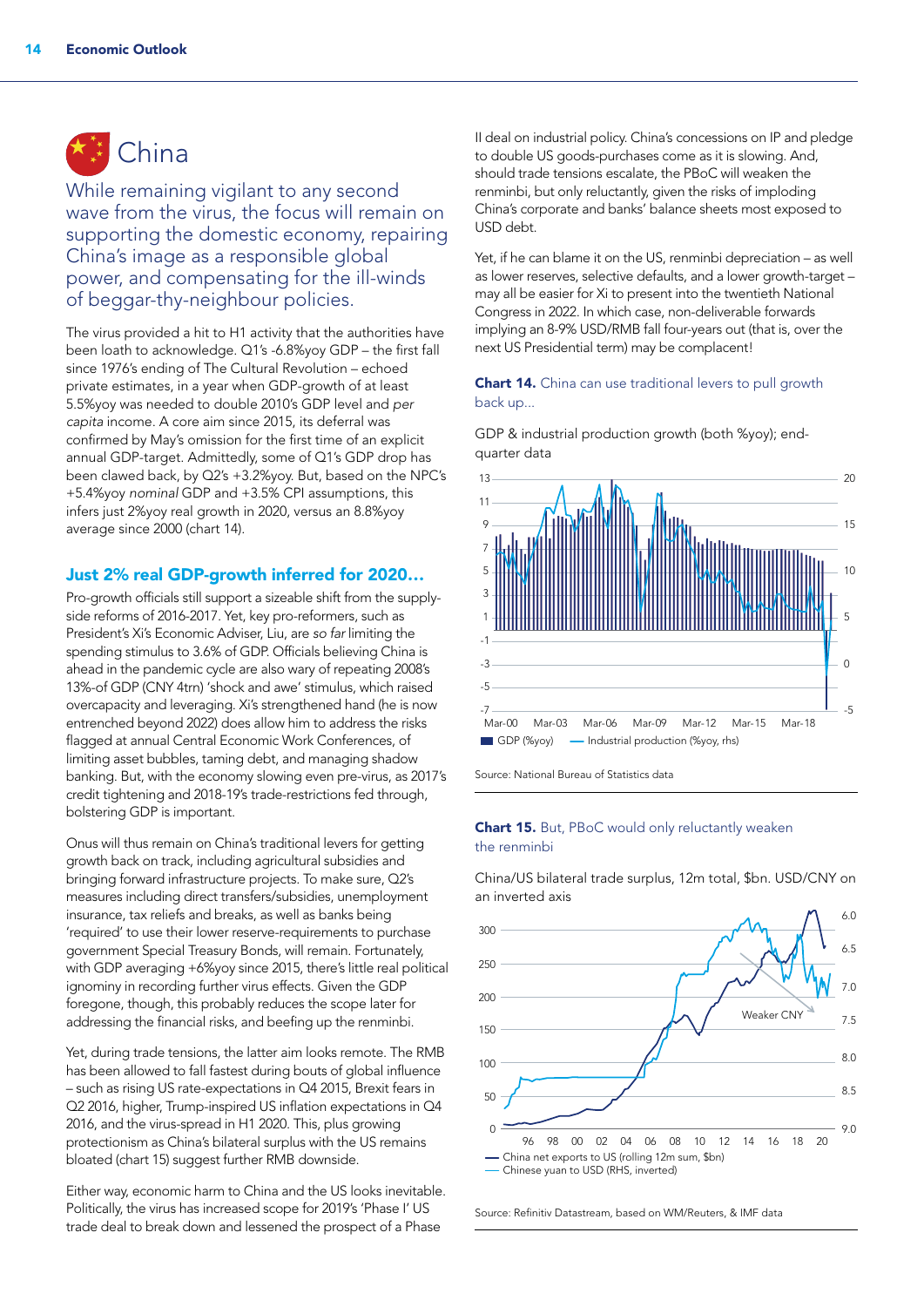The views and opinions contained herein are those of the author and may not necessarily represent views expressed or reflected in other Federated Hermes communications, strategies or products.

## Our recent macro reports include...

### 2020

- A We've never had it so loose (11 June, Q3 Economic outlook)
- $\bullet$  Building back better: why climate action is key to a resilient recovery (25 May)
- Keeping the punch bowl filled (18 March, Q2 Economic outlook)

### 2019

- A Looking into 2020 and beyond (11 December, Economic outlook)
- A Brexit revamping the fiscal tool box (October/November)
- Living with deflation (18 September, Q4 Economic outlook)
- A Will trade tensions reshape the world order? (July/August)
- Japanification (30 June, Q3 Economic outlook)
- A How will the world respond to the next economic crisis? (30 May)
- A European elections during economic & political disruption (25 April)
- Finding neutral (1 March, Q2 Economic outlook)
- $\bullet$  The inflation story 2019 & beyond (19 February)
- Emerging markets a brighter outlook for 2019? (28 January)

#### 2018

- Looking into 2019 and beyond (1 December, Economic outlook)
- $\bullet$  UK in transition the uncertainty principle (13 October)
- Letting the tide go out (1 September, Q4 Economic outlook)
- $\bullet$  Protectionism the \$1trn question (6 August)
- A Italy & Europe the integration dilemma (13 July)
- Overly protective (1 June, Q3 Economic outlook)
- $\bullet$  US normalisation pushing ahead, gradually (31 May)
- $\bullet$  ECB normalisation more about the journey (18 April)
- A Questioning Goldilocks (13 March, Q2 Economic outlook)
- A US yield curve: a reliable indicator of recession? (13 February)
- $\bullet$  Searching for The Phillips Curve missing inflation (16 January)

### 2017

A Looking into 2018 (1 December, Economic outlook)